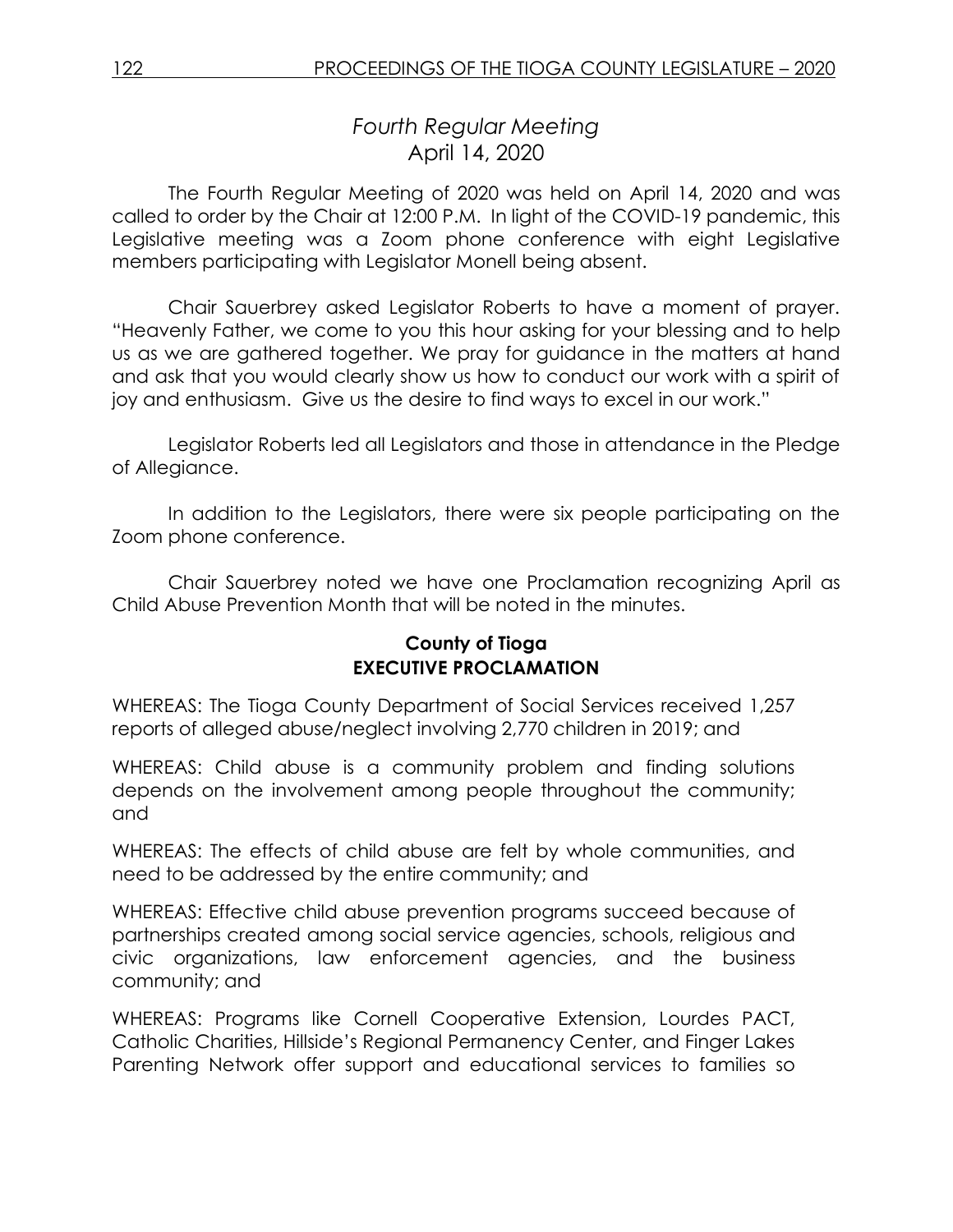families can help their child achieve his/her full potential within the community; and

WHEREAS: All citizens should become more aware of the negative effects of child abuse and prevention activities within the community, and become involved in supporting parents and families so that children can live in safe, nurturing homes; now therefore

THE TIOGA COUNTY LEGISLATURE, does hereby proclaim April 2020 as

## **CHILD ABUSE PREVENTION MONTH**

in Tioga County and call upon all citizens, community agencies, religious organizations, medical facilities, and businesses to increase their participation in our efforts to ensure that all children are raised in safe, nurturing families, thereby strengthening the communities in which we live.

There was no Privilege of the Floor.

Legislator Mullen made a motion to approve the minutes of March 10 and 17, 2020, seconded by Legislator Standinger and carried.

Chair Sauerbrey stated, in lieu of the Legislative Committees meeting this month, Departments submitted written status reports to the Clerk of the Legislature.

Legislator Mullen moved for the adoption of the following resolution, seconded by Legislator Balliet.

| REFERRED TO:         | <b>PUBLIC SAFETY COMMITTEE</b>                                                                                                      |
|----------------------|-------------------------------------------------------------------------------------------------------------------------------------|
| RESOLUTION NO. 93-20 | AUTHORIZE THE SUBMISSION OF<br><b>HOMELAND SECURITY GRANT</b><br><b>APPLICATION (SHSP20)</b><br><b>OFFICE OF EMERGENCY SERVICES</b> |

WHEREAS: The Office of Homeland Security has issued a grant of \$66,824 to the Tioga County Office of Emergency Services. 25% of the monies will be appropriated to the Sheriff's Office (\$16,706) and 75% to Emergency Management (\$50,118); and

WHEREAS: County Policy #47 requires that a resolution be approved before any such grant application is submitted; therefore be it

RESOLVED: That the Tioga County Emergency Management Office be authorized to apply for this grant application.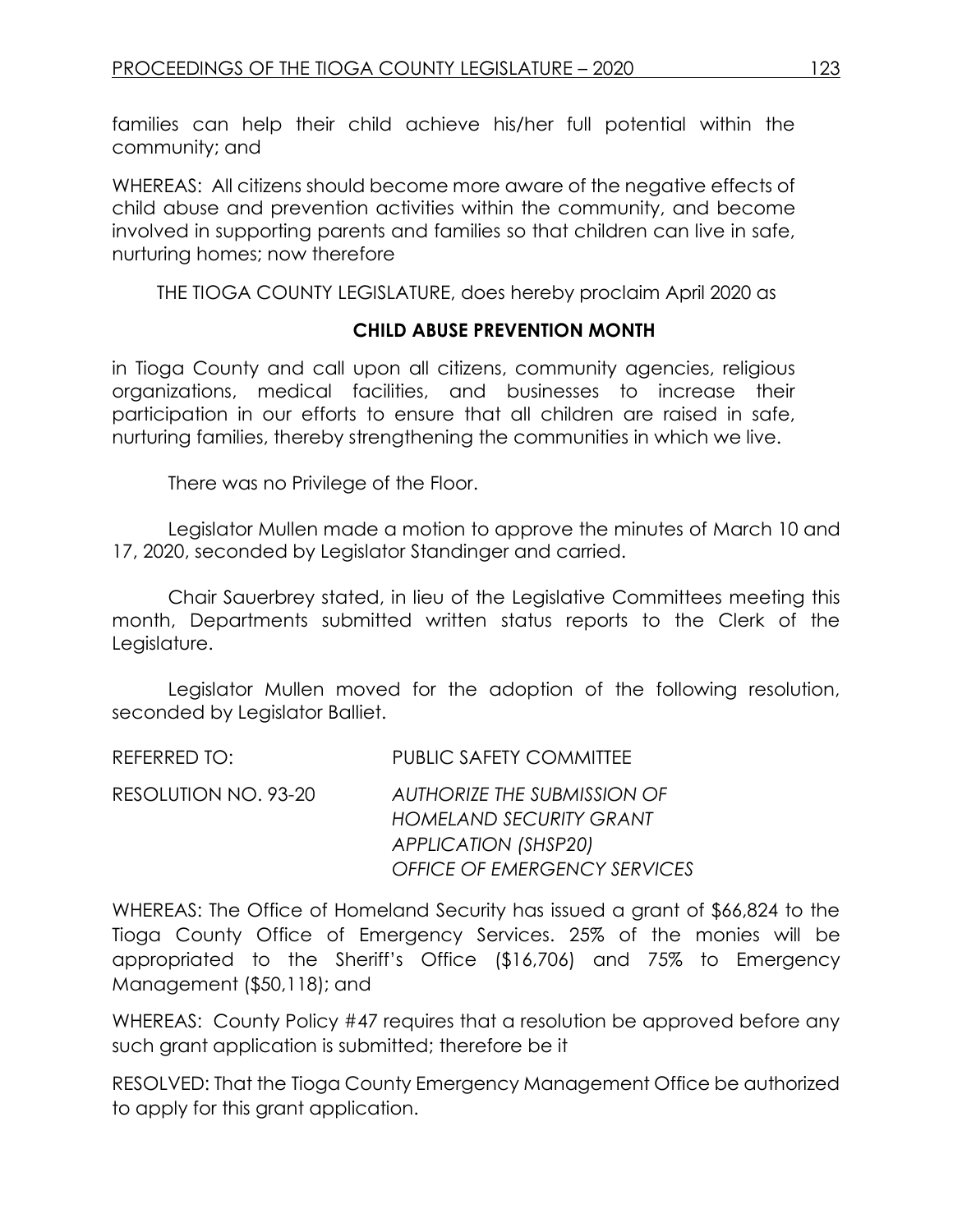ROLL CALL VOTE

Yes – Legislators Roberts, Sauerbrey, Standinger, Sullivan, Weston, Balliet, Hollenbeck, and Mullen.

No – None.

Absent – Legislator Monell.

RESOLUTION ADOPTED.

Legislator Roberts moved for the adoption of the following resolution, seconded by Legislator Standinger.

| REFERRED TO:         | PUBLIC WORKS COMMITTEE                            |
|----------------------|---------------------------------------------------|
| RESOLUTION NO. 94-20 | AWARD SALT STORAGE BUILDING<br>REPLACEMENT AT DPW |

WHEREAS: The Commissioner of Public Works has budgeted for the replacement of the salt storage building at the DPW Facility; and

WHEREAS: The Commissioner of Public Works received sealed bids on March 13, 2020; and

WHEREAS: The bids were received as follows:

| Eagle Associates of Cazenovia | \$96,890.00  |
|-------------------------------|--------------|
| Hybrid Building Solutions     | \$162,211.00 |
| Legacy Building Solutions     | \$142,976.00 |
| Bulk Storage Inc.             | \$140,528.00 |

And;

WHEREAS: The Deputy Commissioner of Public Works reviewed the bids and determined that Eagle Associates of Cazenovia bid is acceptable; therefore be it

RESOLVED: That the Tioga County Legislature award the replacement of the Salt Storage Building to Eagle Associates of Cazenovia LLC, Cazenovia, NY not to exceed \$96,890.00 to be paid out of H1620.520994.BG002.

#### ROLL CALL VOTE

Yes – Legislators Roberts, Sauerbrey, Standinger, Sullivan, Weston, Balliet, Hollenbeck, and Mullen.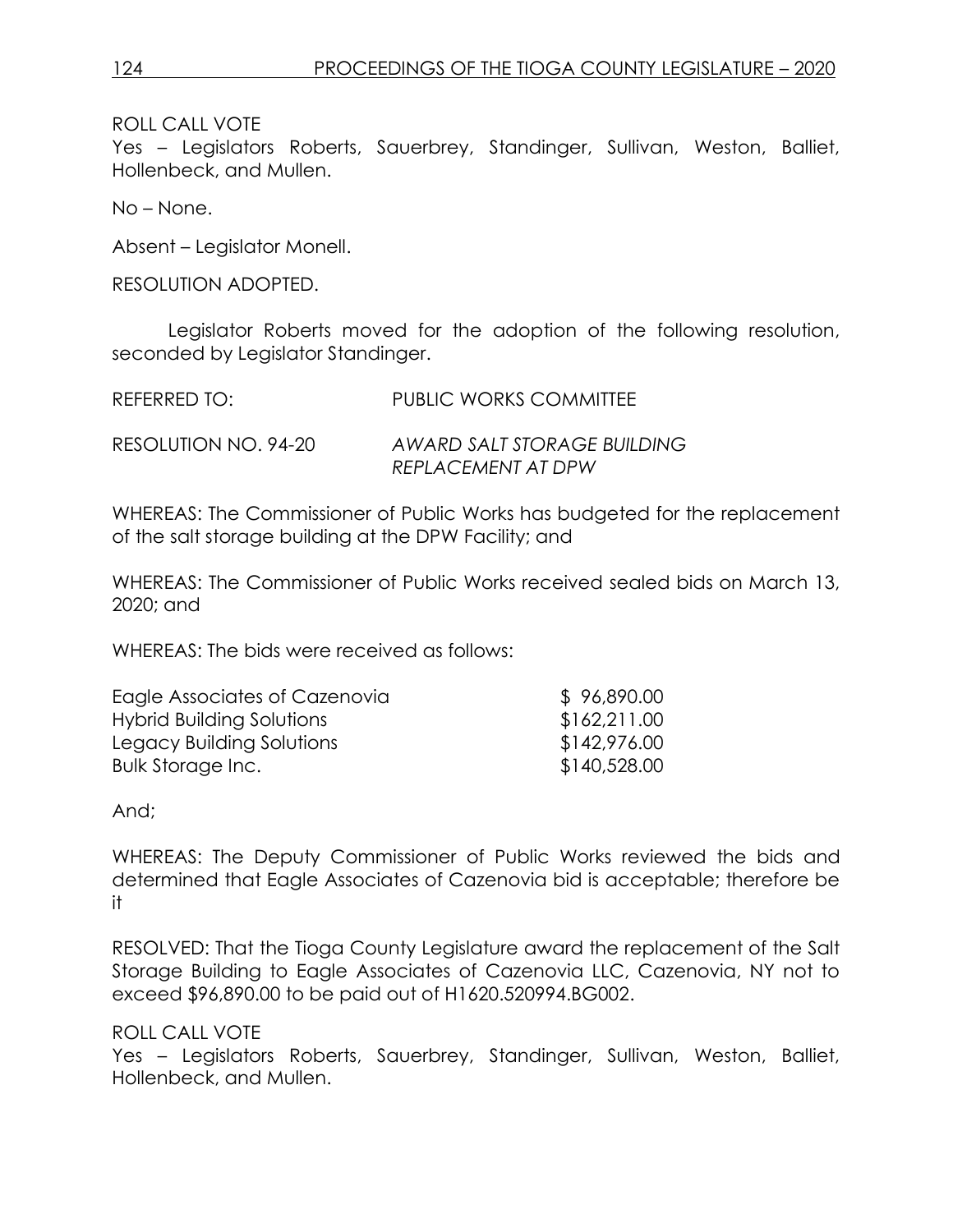No – None.

Absent – Legislator Monell.

RESOLUTION ADOPTED.

Legislator Mullen moved for the adoption of the following resolution, seconded by Legislator Hollenbeck.

| REFERRED TO:         | <b>PUBLIC SAFETY COMMITTEE</b><br><b>FINANCE COMMITTEE</b>                                                         |
|----------------------|--------------------------------------------------------------------------------------------------------------------|
| RESOLUTION NO. 95-20 | MODIFY 2020 BUDGET AND<br>TRANSFER FUNDS FROM CONTINGENCY FOR<br>COVID 19 EXPENSES<br>OFFICE OF EMERGENCY SERVICES |

WHEREAS: Due to the costs associated with the unforeseen Coronavirus Outbreak in Tioga County, the Emergency Services A3640 account does not have sufficient funds in its 2020 budget for necessary supplies and equipment to ensure the safety of its first responders and community; and

WHEREAS: It will be necessary to replenish account A3640 with contingency money to purchase said supplies and equipment; therefore be it

RESOLVED: That the 2020 budget be modified and a transfer of funds be made as follows:

FROM:

| A1990.540715       | Contingency         | \$50,000 |
|--------------------|---------------------|----------|
| TO:                |                     |          |
| A3640.540640.COV19 | Supplies not Office | \$35,000 |
| H3640.520130.COV19 | Equipment (Not Car) | \$15,000 |

Legislator Mullen spoke. "The Supplies not Office line is the purchase of a room sanitizing machine that will be able to disinfect up to 5,000 sq. ft., which will be helpful especially if there is a situation in the jail."

#### ROLL CALL VOTE

Yes – Legislators Roberts, Sauerbrey, Standinger, Sullivan, Weston, Balliet, Hollenbeck, and Mullen.

No – None.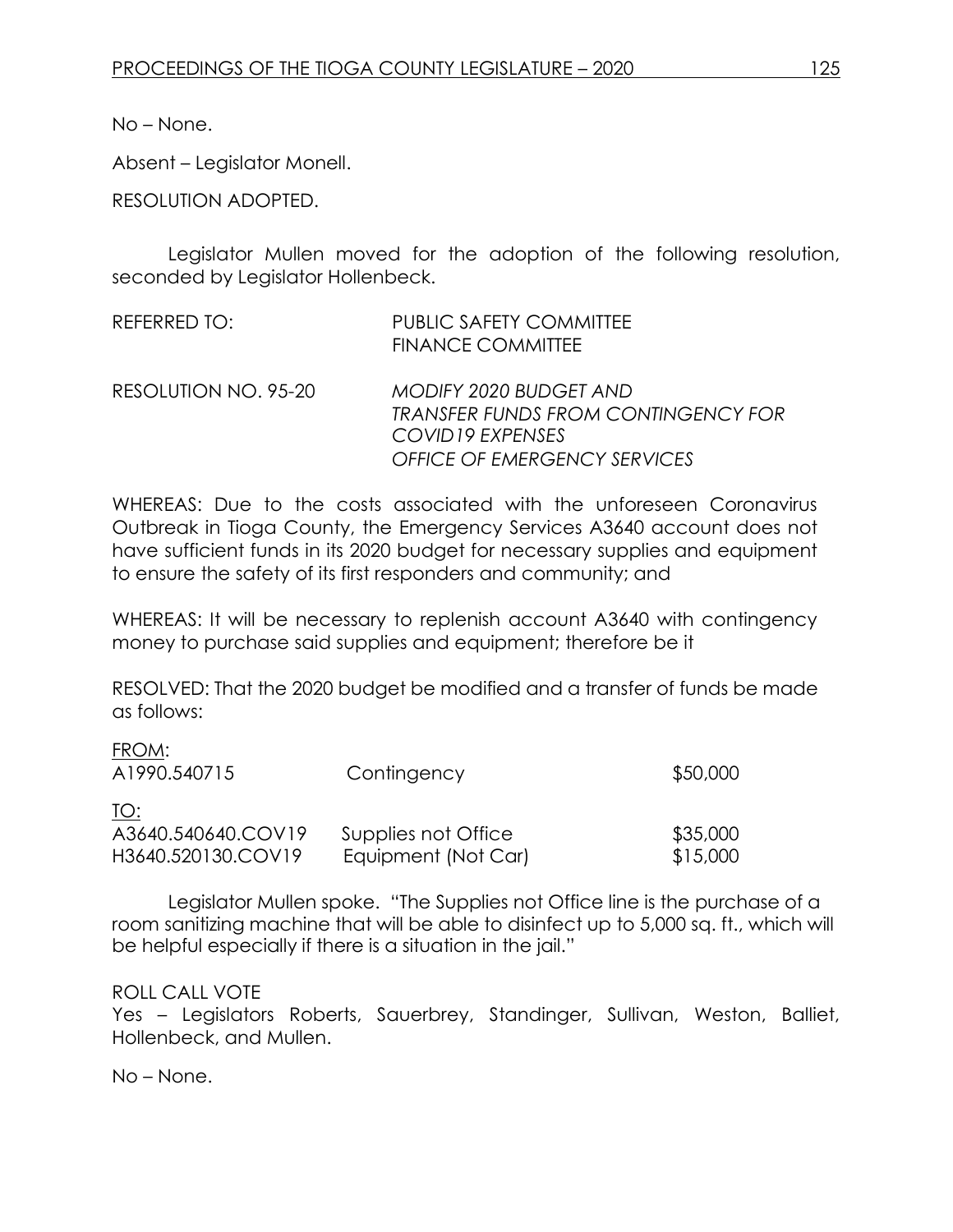Absent – Legislator Monell.

RESOLUTION ADOPTED.

Legislator Weston moved for the adoption of the following resolution, seconded by Legislator Hollenbeck.

| REFERRED TO:         | <b>ED&amp;P COMMITTEE</b><br><b>FINANCE/LEGAL COMMITTEE</b>                                                                                           |
|----------------------|-------------------------------------------------------------------------------------------------------------------------------------------------------|
| RESOLUTION NO. 96-20 | <b>AUTHORIZATION TO TRANSFER</b><br><b>SMALL CITIES COMMUNITY BLOCK GRANT</b><br><b>FUNDS TO TIOGA COUNTY INDUSTRIAL</b><br><b>DEVELOPMENT AGENCY</b> |

WHEREAS: Resolution 77-95 authorized the establishment of a County revolving loan fund in order to stimulate and support small businesses, as well as entrepreneurial startups; and

WHEREAS: Tioga County has a sub-recipient agreement in place with the Tioga County Industrial Development Agency (TCIDA) for the purposes of administering said revolving loan fund; and

WHEREAS: The source of funds to establish the loan program was the US Department of Housing and Urban Development for Community Development Block Grant, Small Cities program; and

WHEREAS: The TCIDA has successfully administered the loan program on behalf of Tioga County since 1997; and

WHEREAS: As a result there are funds in excess of \$700,000 in the designated bank account held by Tioga County at Tioga State Bank in account #3603295; and

WHEREAS: Of the funds in the said account, \$475,000 have revolved through the original loan program; and

WHEREAS: The Tioga County Legislature is desirous of establishing a fund to assist the small businesses around the County who are negatively impacted by the COVID-19 pandemic; therefore be it

RESOLVED: That the Tioga County Legislature hereby designates the revolved HUD CDBG funds in the amount of \$475,000 to be transferred to the TCIDA, contingent upon concurrence by the US Department of Housing and Urban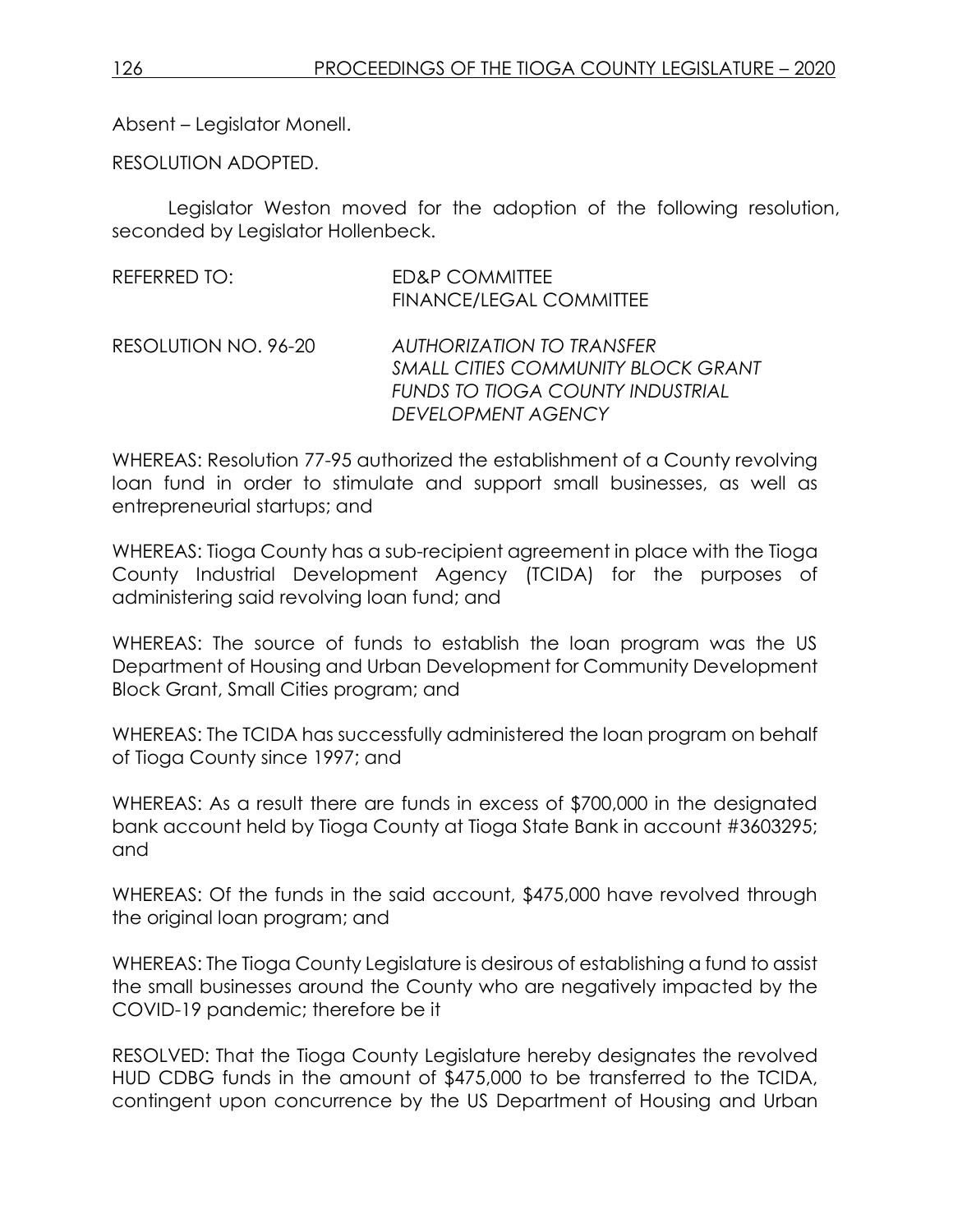Development, to be used for the establishment of the COVID-19 Emergency Relief Loan Program; and be if further

RESOLVED: That the Tioga County Legislature authorizes the TCIDA to administer said program on behalf of the County as outlined in the COVID-19 Emergency Relief Loan Program Scope of Work.

ROLL CALL VOTE

Yes – Legislators Roberts, Sauerbrey, Standinger, Sullivan, Weston, Balliet, Hollenbeck, and Mullen.

No – None.

Absent – Legislator Monell.

RESOLUTION ADOPTED.

Legislator Standinger moved for the adoption of the following resolution, seconded by Legislator Sullivan.

| REFERRED TO:         | <b>HEALTH &amp; HUMAN SERVICES COMMITTEE</b><br><b>FINANCE COMMITTEE</b> |
|----------------------|--------------------------------------------------------------------------|
| RESOLUTION NO. 97-20 | TRANSFER OF FUNDS<br>SOCIAL SERVICES                                     |

WHEREAS: Resolution 78-20 re-established prior year funds in the amount of \$189,769 to account A6010.540487 Program Expense; and

WHEREAS: It was determined that the funds should have been re-established to A6123.540487 JD Program Expense; and

WHEREAS: Transfer of funds and budget modifications requires Legislative approval; therefore be it

RESOLVED: That funding be transferred as follows:

| From: A6010.540487 Program Expense | \$189,769.00 |
|------------------------------------|--------------|
|------------------------------------|--------------|

To: A6123.540487 JD Program Expense \$ 189,769.00

ROLL CALL VOTE

Yes – Legislators Roberts, Sauerbrey, Standinger, Sullivan, Weston, Balliet, Hollenbeck, and Mullen.

No – None.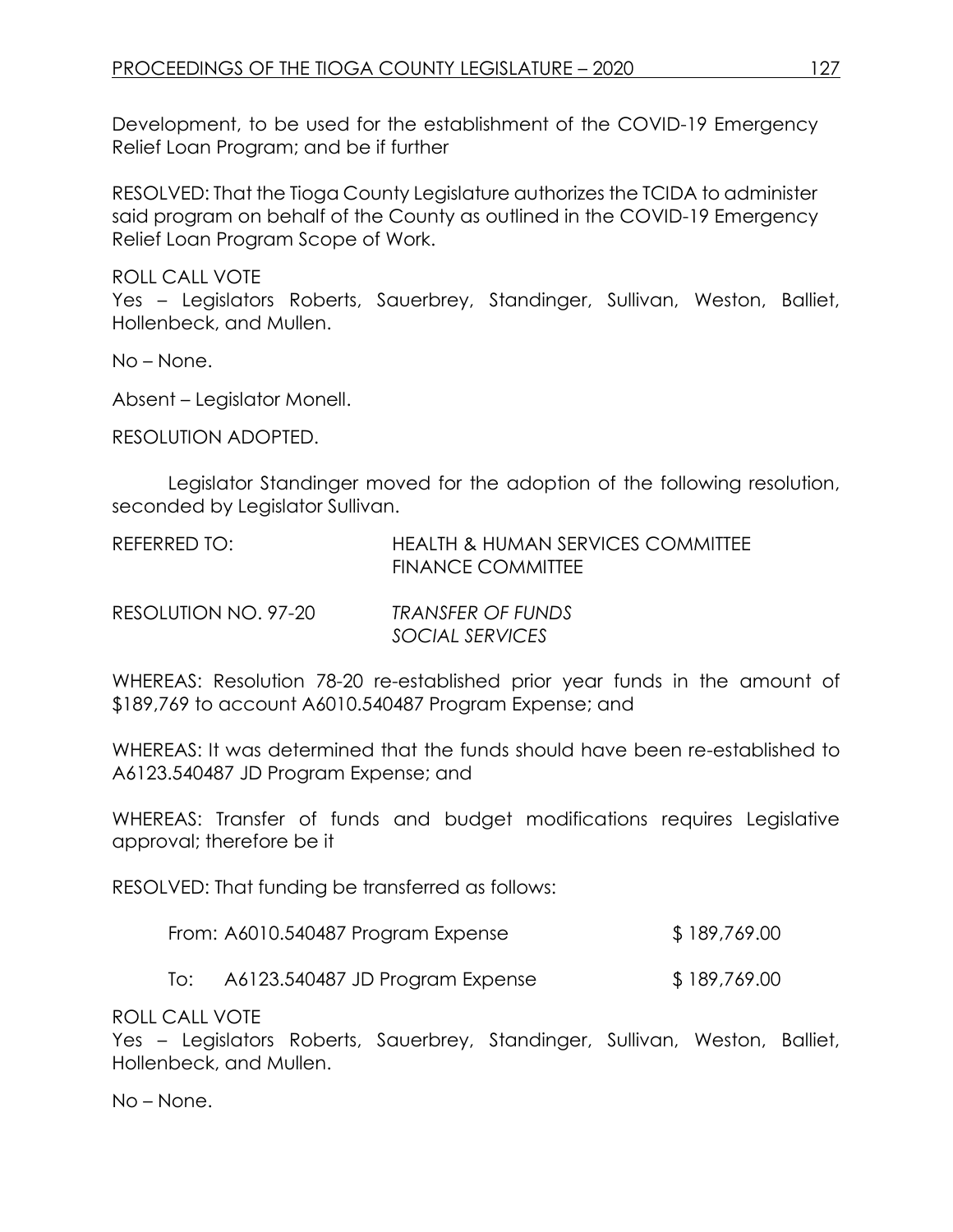Absent – Legislator Monell.

RESOLUTION ADOPTED.

Legislator Standinger moved for the adoption of the following resolution, seconded by Legislator Sullivan.

REFERRED TO: HEALTH & HUMAN SERVICES COMMITTEE FINANCE COMMITTEE

RESOLUTION NO. 98-20 *AMEND BUDGET & APPROPRIATE FUNDS PUBLIC HEALTH*

WHEREAS: Tioga County Public Health has been awarded funding from NYSDOH; and

WHEREAS: The funding is specifically designated for Public Health efforts toward COVID-19 in Tioga County; and

WHEREAS: The budget accounts will utilize Munis project codes for county-wide reporting of COVID-19 expenses and revenues; and

WHEREAS: Amending of Budget and Appropriation of Funds requires Legislative approval; therefore be it

RESOLVED: That funding be appropriated as follows:

From: A4011 434011-COV19 Public Health: State Aid/COVID19 \$ 95,373

To: A4011 540487-COV19 Public Health: Supplies/COVID19 \$95,373

ROLL CALL VOTE

Yes – Legislators Roberts, Sauerbrey, Standinger, Sullivan, Weston, Balliet, Hollenbeck, and Mullen.

No – None.

Absent – Legislator Monell.

RESOLUTION ADOPTED.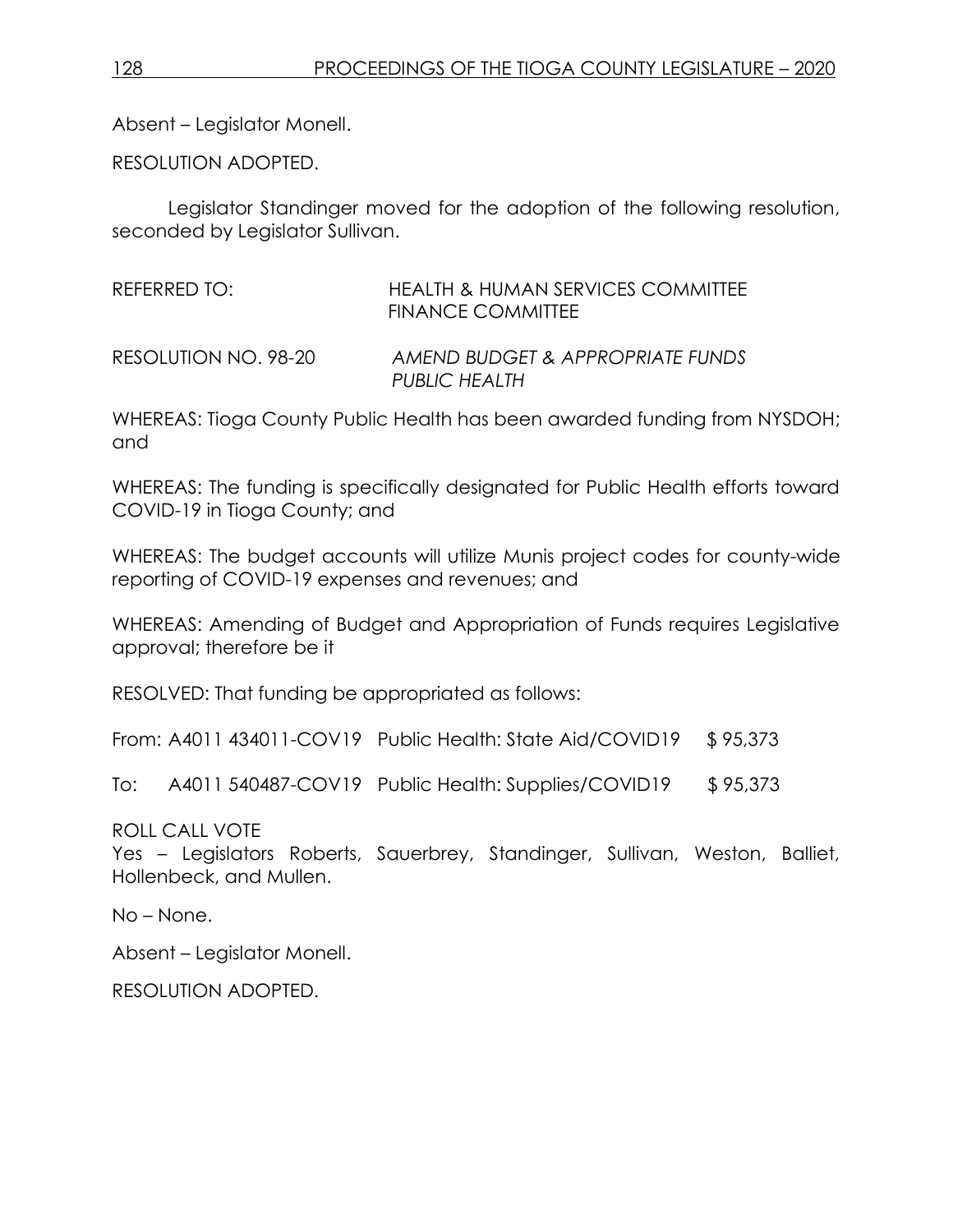Legislator Roberts moved for the adoption of the following resolution, seconded by Legislator Standinger.

| REFERRED TO:         | <b>PUBLIC WORKS COMMITTEE</b><br>PERSONNEL COMMITTEE            |
|----------------------|-----------------------------------------------------------------|
| RESOLUTION NO. 99-20 | AUTHORIZE APPOINTMENT OF<br><b>COMMISSIONER OF PUBLIC WORKS</b> |
|                      | <b>GARY HAMMOND</b>                                             |

WHEREAS: Gary Hammond served for one year as interim Commissioner of Public Works; and

WHEREAS: Resolution 106-16 appointed Gary Hammond Commissioner of Public Works for the balance of four-year term; and

WHEREAS: That term will expire on May 13, 2020; therefore be it

RESOLVED: That the Tioga County Legislature authorizes the appointment of Gary Hammond, Commissioner of Public Works for a five-year term effective May 13, 2020 through May 12, 2025; and be it further

RESOLVED: That Mr. Hammond's salary for 2020 shall remain at his current annual rate.

Chairwoman Sauerbrey spoke. "Mr. Hammond has done an excellent job and he is very much appreciated by the Legislative Office."

## ROLL CALL VOTE

Yes – Legislators Roberts, Sauerbrey, Standinger, Sullivan, Weston, Balliet, Hollenbeck, and Mullen.

No – None.

Absent – Legislator Monell.

RESOLUTION ADOPTED.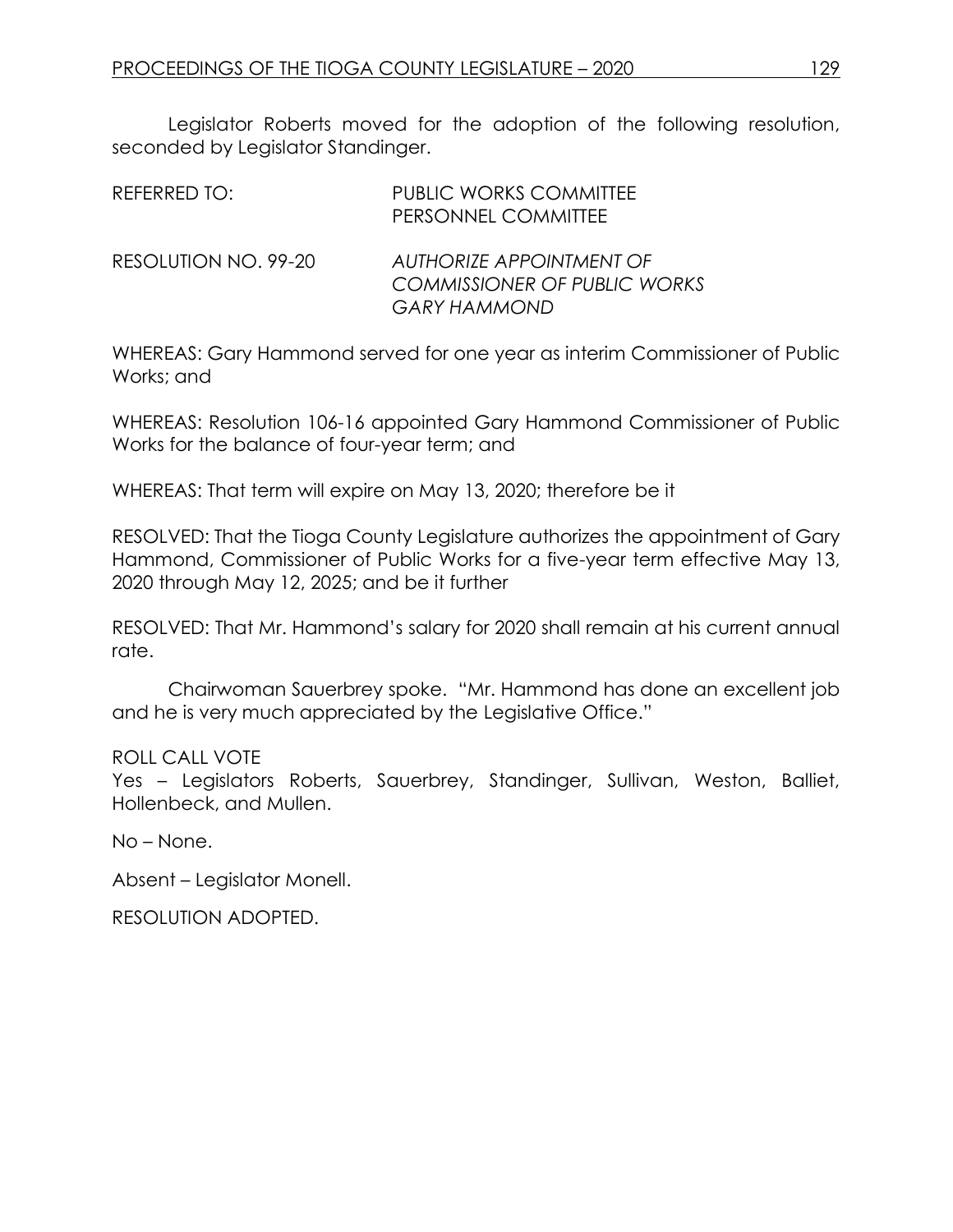Legislator Hollenbeck moved for the adoption of the following resolution, seconded by Legislator Standinger.

| REFERRED TO:          | PERSONNEL COMMITTEE<br><b>LEGISLATIVE WORKSESSION</b>                               |
|-----------------------|-------------------------------------------------------------------------------------|
| RESOLUTION NO. 100-20 | AUTHORIZE APPOINTMENT OF<br><b>BUDGET OFFICER (PT)</b><br><b>LEGISLATIVE OFFICE</b> |

WHEREAS: Legislative approval is required for any appointment to a non-union position within Tioga County; and

WHEREAS: Due to retirement, the part-time position of Budget Officer within the Legislative Office has been vacant since February 1, 2020; and

WHEREAS: The Legislative Chair has conducted a recruitment search and has identified a desirable candidate; therefore be it

RESOLVED: That Jackson Bailey is appointed to the unclassified title of Budget Officer (PT), at an annual non-union salary of \$22,000 retroactive to April 13, 2020.

ROLL CALL VOTE

Yes - Legislators Roberts, Sauerbrey, Standinger, Sullivan, Weston, Balliet, Hollenbeck, and Mullen.

No – None.

Absent – Legislator Monell.

RESOLUTION ADOPTED.

Legislator Mullen moved for the adoption of the following resolution, seconded by Legislator Hollenbeck.

| REFERRED TO:          | <b>PUBLIC SAFETY COMMITTEE</b><br>PERSONNEL COMMITTEE   |
|-----------------------|---------------------------------------------------------|
| RESOLUTION NO. 101-20 | AUTHORIZE POSITION RECLASSIFICATION<br>SHERIFF'S OFFICE |

WHEREAS: Legislative approval is required for any position reclassification; and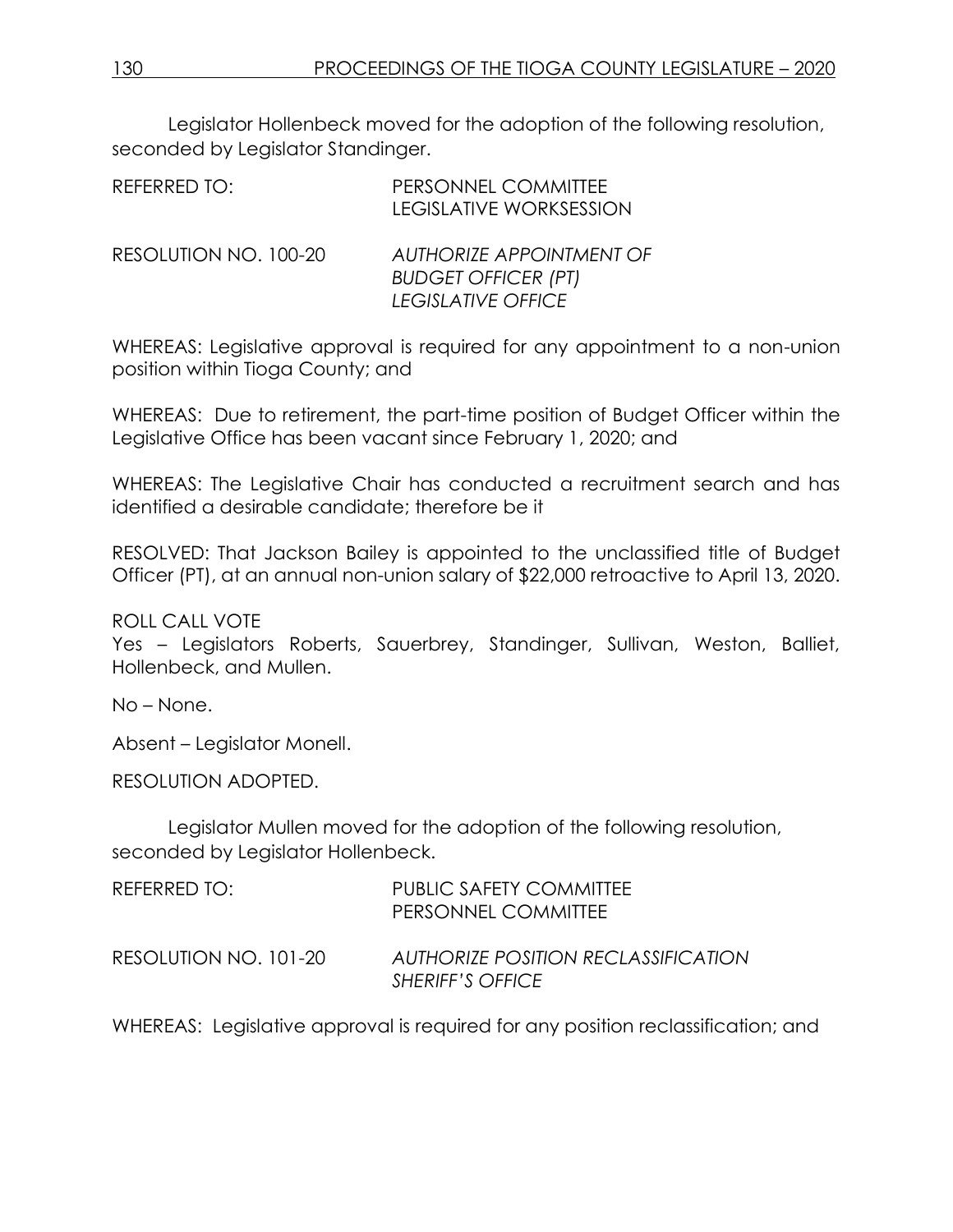WHEREAS: On February 13, 2020, the Personnel Department received a position description questionnaire from Kara Chiarello, Accounting Associate I, who works within the Sheriff's Office, Records Division; and

WHEREAS: A desk audit resulted and involved the review of work tasks performed by this employee and her co-workers within the Records Division; and

WHEREAS: The Personnel Officer has determined that the appropriate classification reflective of the work performed and responsibility assigned to Ms. Chiarello and subordinate staff within the Records Division is consistent with the Office Specialist series; therefore be it

RESOLVED: That Kara Chiarello's position, Accounting Associate I (CSEA SG IV, \$28,352), shall be reclassified to Office Specialist III (CSEA SG VII, \$36,622), appointed from an appropriate civil service eligible list, and receive an annual salary adjustment of \$8,270 effective retroactive to February 13, 2020; and be it further

RESOLVED: That upon vacancy of the permanent positions titled Data Entry Machine Operator (CSEA SG IV, \$28,352) and Accounting Associate I (CSEA SG IV, \$28,352) within the Sheriff's Office Records Division, these positions shall both be reclassified to the title of Office Specialist II (CSEA SG IV, \$28,352) and filled from the appropriate civil service eligible list.

## ROLL CALL VOTE

Yes – Legislators Roberts, Sauerbrey, Standinger, Sullivan, Weston, Balliet, Hollenbeck, and Mullen.

No – None.

Absent – Legislator Monell.

RESOLUTION ADOPTED.

Legislator Standinger moved for the adoption of the following resolution, seconded by Legislator Sullivan.

| REFERRED TO:          | <b>HEALTH &amp; HUMAN SERVICES COMMITTEE</b><br>PERSONNEL COMMITTEE                                                                |
|-----------------------|------------------------------------------------------------------------------------------------------------------------------------|
| RESOLUTION NO. 102-20 | AUTHORIZE INCREASE OF HOURS AND CHANGE<br>JOB TYPE OF VACANT PART-TIME PUBLIC HEALTH<br>NURSE POSITION<br>PUBLIC HEALTH DEPARTMENT |